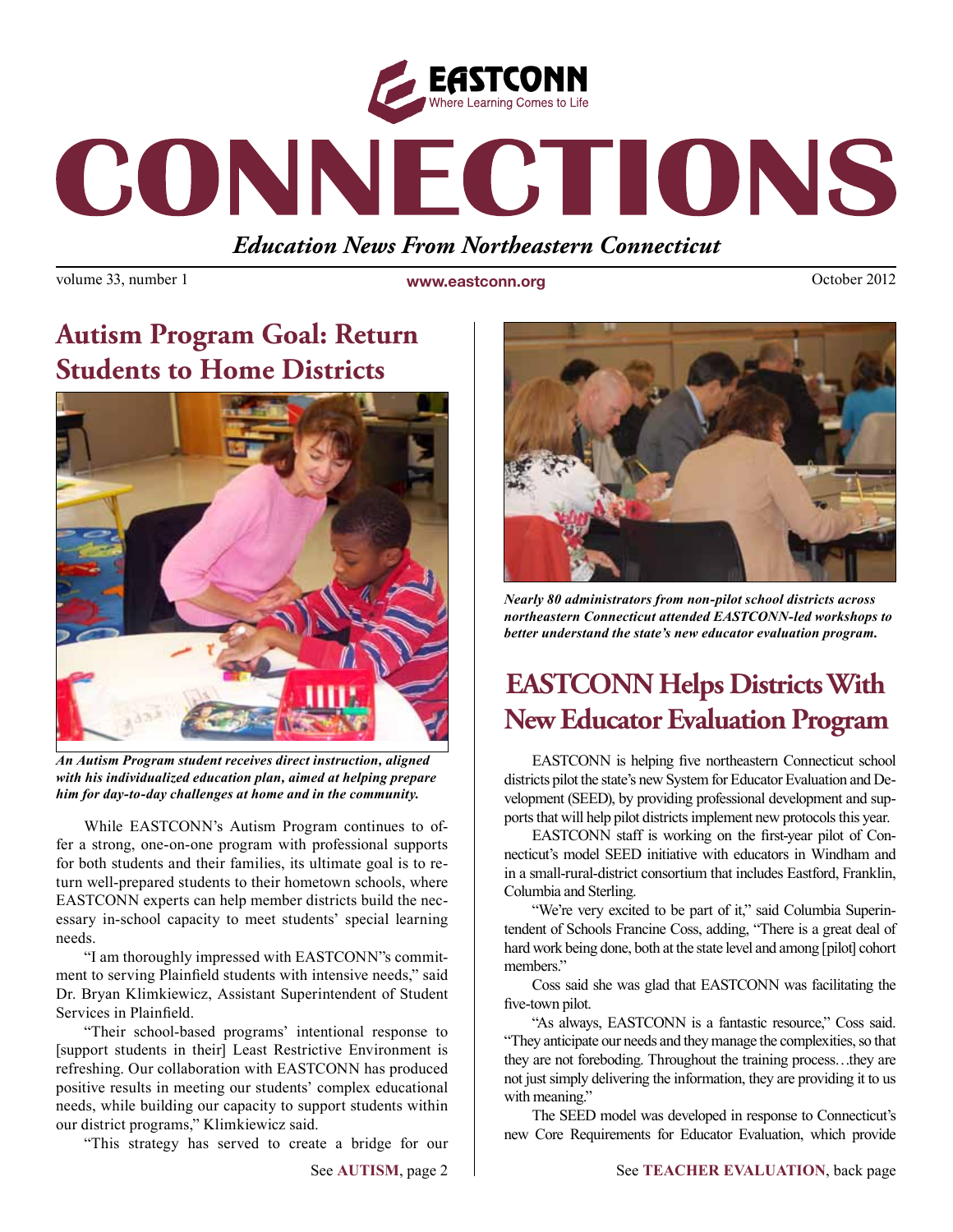#### **View the EASTCONN Calendar at <www.eastconn.org> and Click on "Workshops, Events & Classes"**

students placed out of district resulting in an effective, timely and systematic return to district," he said.

 Thomas F. Cronin, EASTCONN's Director of Education Services, confrmed EASTCONN's return-to-district objective.

 "One of our main goals is to build a framework of supports that will help students transition back to their home schools," said Cronin. "We are committed to helping districts build a greater capacity to serve the special needs of their unique student populations, both now and in the future."

According to Ron Morin, a psychologist and EAST-CONN's Director of Special Services, those supports for schools include comprehensive wrap-around services, specialized outplacement programs, school-based consultation, training, school-wide professional development and trainings for paraprofessionals, teaching staff, school psychologists and special education teachers. EASTCONN's multi-disciplinary team provides schools with assessment, evaluations and programming needs for individual students with autism spectrum disorders and other developmental disabilities.

While her 9-year-old son continues to be taught as a student at the EASTCONN Autism Program's Columbia-based site, one mother said that the experience has been life-changing for her son and her family.

"The [EASTCONN] program is an awesome program and it has changed his life, my life, my family's life," said Andover parent Delthia Ishmael, speaking about her son and his experience with EASTCONN's Autism Program. "It's been a very positive change. He's more independent now, more vocal…The intervention in this program, it's unbelievable. There is always open communication and support.

"His needs are being met academically, socially and behaviorally — I have seen the change and his ongoing progress. A lot of the skills he can generalize from school to home and in the community, so I know its really working," Ishmael said.

The Autism Program's fundamental approach to in-program care for students is instruction-based in applied behavior analysis (ABA) with an emphasis on data-based decision-making and a strength-based approach to assessment and intervention, said EASTCONN's Dr. Ravit Stein, BCBA-D, a licensed psychologist with the Autism Program.

"A central tenet of the program is a focus on family-school collaboration," Stein said. "In consultation with families in the home, we develop individualized programs to support families and their children."

Stein also said the program focuses on developing students' functional and adaptive skills. The program's multi-disciplinary, team-based approach includes on-staff expertise in assistive technology, instructional/behavioral supports, physical/occupational therapy and speech-language services.

To learn more, contact Special Services Director Ron Morin at 860-228-3240, or reach him at [rmorin@eastconn.org.](mailto:rmorin%40eastconn.org?subject=)

### **CCSS Consortium Helps School Districts Adapt to Shifts in Classroom Instruction in Time for Fall 2014**

**AUTISM**, from page 1 During its first year, EASTCONN's regional Common Core State Standards (CCSS) Consortium provided a valuable professional learning community for 21 northeastern Connecticut school districts, which collaborated to meet new state curriculum standards by 2014.

 Begun last fall, EASTCONN's CCSS Consortium worked with nearly 300 preK-12 teachers and administrators from the EASTCONN region. EASTCONN organized the CCSS Consortium to assist the region's small school districts as they write new English language arts (ELA) and math curricula that align with Common Core Standards. New ELA and math curricula must be implemented by fall 2014.

 "During its frst year, the CCSS Consortium provided professional learning that teachers and administrators needed to implement the new, state-mandated shifts in their classroom instruction and assessment," said Jim Huggins, EASTCONN's director of Teaching, Learning and Technology.

In its second year, the CCSS Consortium's Cohort 1 participants will concentrate on unit-writing that is aligned with the Common Core Standards.

"In the context of each district's curriculum, Consortium participants will adapt their current curriculum frameworks to align with the new standards, either by updating their gradelevel units or developing new ones," said EASTCONN's Curriculum Specialist Helen Weingart, who co-facilitates the ELA group.

Consortium members have worked with EASTCONN curriculum specialists and national experts like Dr. Juanita Copley, Dr. Karin Hess and Dr. Kristina Elias-Staron. The Consortium is organized around different grade levels. New members may join the CCSS Cohort 2 this year.

To learn more about the CCSS Consortium, contact EAST-CONN's Amy Drowne at [adrowne@eastconn.org,](mailto:adrowne%40eastconn.org?subject=) or reach her at 860-455-1591.

#### **EASTCONN Shout-Out!**

**Kate Bars**, a frst-grade teacher at Pomfret Community School, has been named Connecticut State Agricultural Science Teacher of the Year. Kudos!

**Send Us Your School's Good News! Contact** *Connections* **Editor Teddie Sleight [tsleight@eastconn.org](mailto:tsleight%40eastconn.org?subject=) or 860-455-1553**

#### **EASTCONN** *Connections*

Writer/Editor: Teddie Sleight ~ tsleigh[t@eastconn.org](mailto:tsleight@eastconn.org) Assistant: Cindy Laurendeau ~ [claurendeau@eastconn.org](mailto:claurendeau@eastconn.org)

**[Communications Department](%20mailto:connections@eastconn.org)** [Dotty Budnick,](mailto:dbudnick@eastconn.org) Director ~ [dbudnick@eastconn.org](http://mailto:dbudnick@eastconn.org)

**EASTCONN Administration** Paula M. Colen, Executive Director

**EASTCONN**, 376 Hartford Turnpike, Hampton, CT 06247, 860-455-0707 FAX: 860-455-0691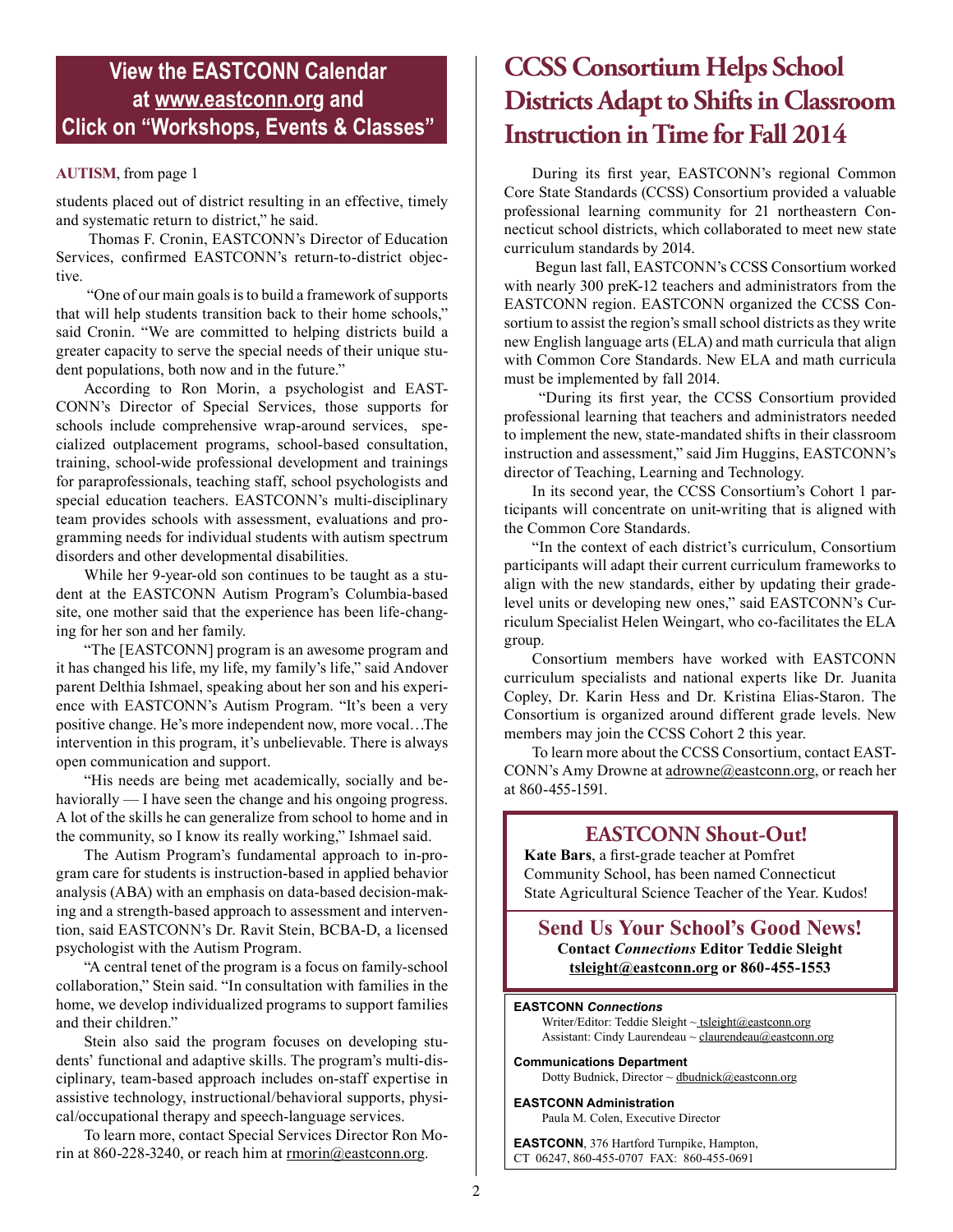#### **EASTCONN Professional Notes**



*Debra Stipe*



*Nancy Magnani*



*Karen Neville*

As the East Region Accreditation Facilitation Project Coordinators, EASTCONN's **Debra Stipe** and LEARN's Michele Pearson will present a workshop on "Using the Classroom Portfolio for Professional Development and Refection" at the Connecticut Association for the Education of Young Children Conference this month.

**Nancy Magnani** and **Karen Neville** have co-authored papers that will be published in the proceedings from the August SPIE Optics + Photonics Optics Education and Outreach II Conference. Magnani and Neville co-authored "Looking at light through a pinhole;" Magnani authored "Lessons learned from student outreach: introducing optics to 5th graders." Magnani also presented a paper and poster session at the conference, which took place in San Diego; the SPIE conference is the largest international, multidisciplinary optical sciences and technology meeting in North America. Magnani and Judy Donnelly, professor at Three Rivers Commu-

nity College, also co-instructed a course on Optics Magic.

 $\circledcirc$   $\circledcirc$ 

#### **Vernon Preschool Collaborative Program Earns NAEYC Accreditation**

Congratulations to the Vernon Preschool Collaborative program, which has received accreditation from the National Association for the Education of Young Children



(NAEYC), a highly prized, national hallmark of excellence for early childhood programs.

The newly accredited Vernon program, which serves 160 children, ages 3 to 4, is located in all fve Vernon elementary schools. The Vernon Preschool Collaborative is a joint effort of Vernon Public Schools and the EASTCONN Head Start program. NAEYC's fnal report gave Vernon top scores all-around.

 To obtain NAEYC accreditation, preschool programs must participate in an uncompromising, voluntary process that includes an extensive self-study. Qualifying programs must then meet NAEYC's criteria for standards-based excellence.

To learn more about NAEYC accreditation, contact EAST-CONN Early Childhood Initiatives Director Elizabeth Aschenbrenner at 860-455-1518, or at [easchenbrenner@eastconn.org.](mailto:easchenbrenner%40eastconn.org?subject=)



*Department of Energy and Environmental Protection (DEEP) Deputy Commissioner Susan Whalen, third from left, helped Trail Blazers crews celebrate their summer work, improving the infrastructure of northeastern Connecticut state parks.* 

#### **Trail Blazers Improve State Parks**

For 36 young people, the Eastern Connecticut Conservation Corps's summer-long Trail Blazers program offered the promise of fresh air, work in the state's beautiful parks, a regular paycheck, and an opportunity to learn job skills that will improve their chances of fnding full-time employment.

 For 15 weeks this summer, the ECCC Trail Blazers, ages 18 to 25, improved the infrastructure of eastern Connecticut state parks by refurbishing picnic areas, improving old park buildings, and clearing miles of walking trails.

 "It's awesome working outside," said Willimantic resident and ECCC Trail Blazers employee Juan Ortiz, 21, as he built new picnic tables at Natchaug State Forest in Eastford. "I'm learning a lot. It gives us great experience and a better resume."

Funded by the Eastern Connecticut Workforce Investment Board (EWIB) and administered by EASTCONN in collaboration with the state Department of Energy and Environmental Protection (which runs the state parks system), the ECCC Trail Blazers hired young adults and war veterans from the Willimantic, Danielson and Norwich areas.

One day a week, crews sat in an EASTCONN classroom, where they learned resume-writing, interpersonal, online-jobsearch and workplace-etiquette skills, among other things. They earned industry-recognized certifcates in areas like First-Aid, CPR and OSHA 10 and received career and postsecondary-education counseling. Following their Trail Blazers experience, 10 youths have found full-time, unsubsidized jobs.

In September, representatives from EASTCONN, EWIB and the state DEEP celebrated the Trail Blazers' success. DEEP Deputy Commissioner Susan Whalen conferred certifcates of completion and praised the work of the Trail Blazers crews, as well as their success in job-skills training classes.

"I am so proud of them. These programs are invaluable. You can see it in their faces," Whalen said afterward. "The State of Connecticut has gotten a huge beneft out of this."

To learn more about the Trail Blazers, contact EAST-CONN's Suzanne Cimochowski at 860-779-3770, or at [scimo](mailto:scimochowski%40eastconn.org?subject=)[chowski@eastconn.org.](mailto:scimochowski%40eastconn.org?subject=)